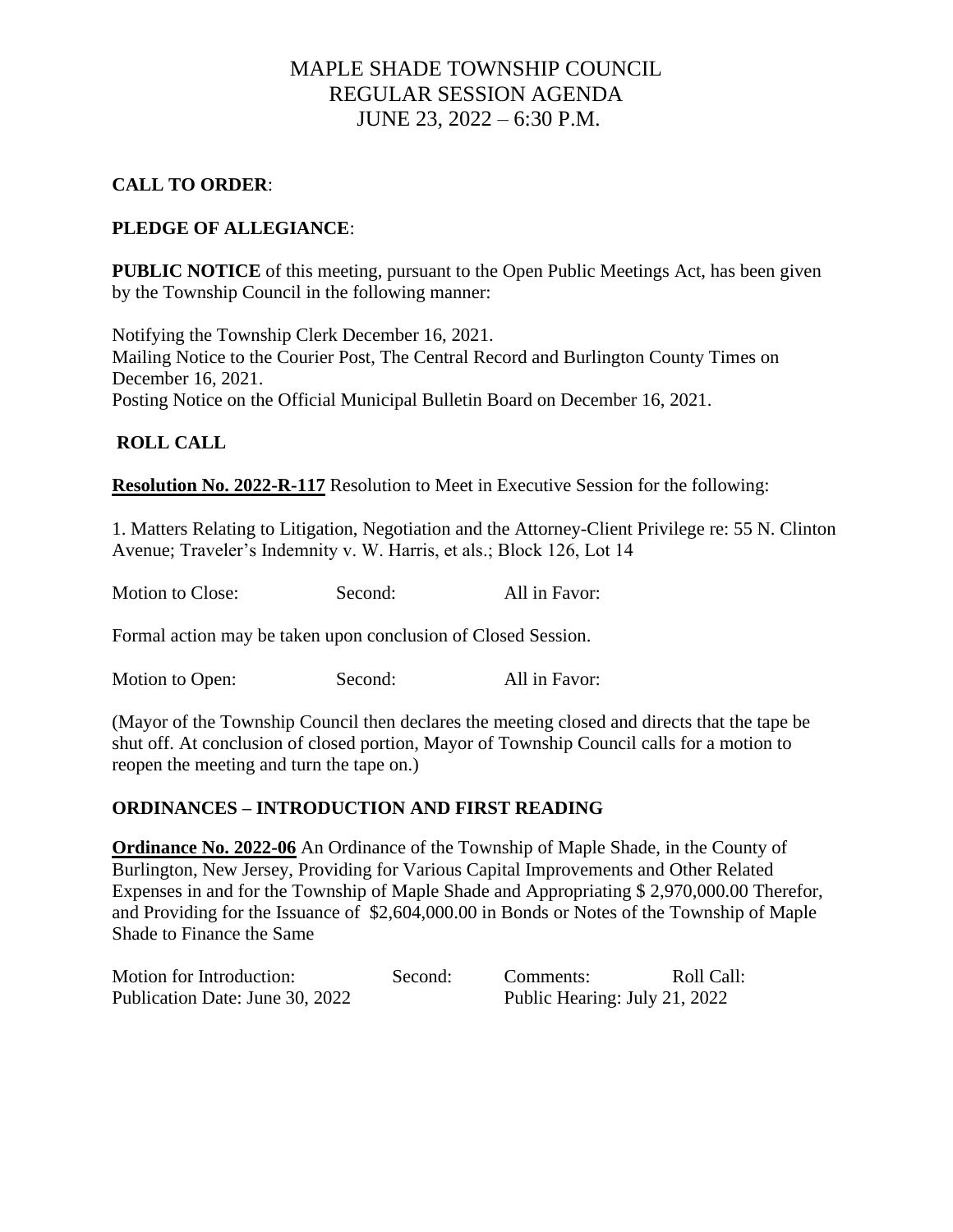# MAPLE SHADE TOWNSHIP COUNCIL REGULAR SESSION AGENDA JUNE 23, 2022 – 6:30 P.M.

**Ordinance No. 2022-07** An Ordinance of the Township of Maple Shade, in the County of Burlington, New Jersey, Providing for Various Water and Sewer Utility Improvements and Other Related Expenses in and for the Township of Maple Shade and Appropriating \$2,000,000.00 Therefor, and Providing for the Issuance of \$1,904,500.00 in Bonds or Notes of the Township of Maple Shade to Finance the Same

| Motion for Introduction:        | Second: | Comments:                     | Roll Call: |
|---------------------------------|---------|-------------------------------|------------|
| Publication Date: June 30, 2022 |         | Public Hearing: July 21, 2022 |            |

#### **PUBLIC PORTION (for Consent Agenda Items)**

Motion to Close: Second: All in Favor:

### **CONSENT AGENDA**

**Resolution No. 2022-R-118** Authorize 2022-2023 Liquor License Renewals as per Attached Schedule C

**Resolution No. 2022-R-119** Resolution Authorizing the Award of a Non-Fair and Open Contract to LiveView Technologies, Inc. for the Lease of D3 Mobile Security Portable Solar Camera System

**Resolution No. 2022-R-120** Award Contract to Booth Mechanical, Inc. 42 N. Lippincott Avenue, Maple Shade, NJ for Valve Actuator Replacement at Main Street Water Treatment Plant in a Total Amount of \$156,456.00

**Resolution No. 2022-R-121** Resolution Rescinding Resolution 2020-R-146 and Authorizing Amended Engineering Services for the 2019 and 2020 NJDOT Municipal Aid Project

**Resolution No. 2022-R-122** Resolution to Amend 2022 Capital Budget

**Resolution No. 2022-R-123** Authorize Temporary Street Closure on July 3, 2022

**Resolution No. 2022-R-124** Authorize Engineering Services to Remington & Vernick for Ace's Park Improvements in an Amount not to Exceed \$28,850.00

**Resolution No. 2022-R-125** Resolution Terminating Shared Services with Willingboro Township for Animal Control and Establish Agreement with New Jersey Animal Control for Same

Motion to Approve Consent Agenda: Second: Comments: Comments: Roll Call: